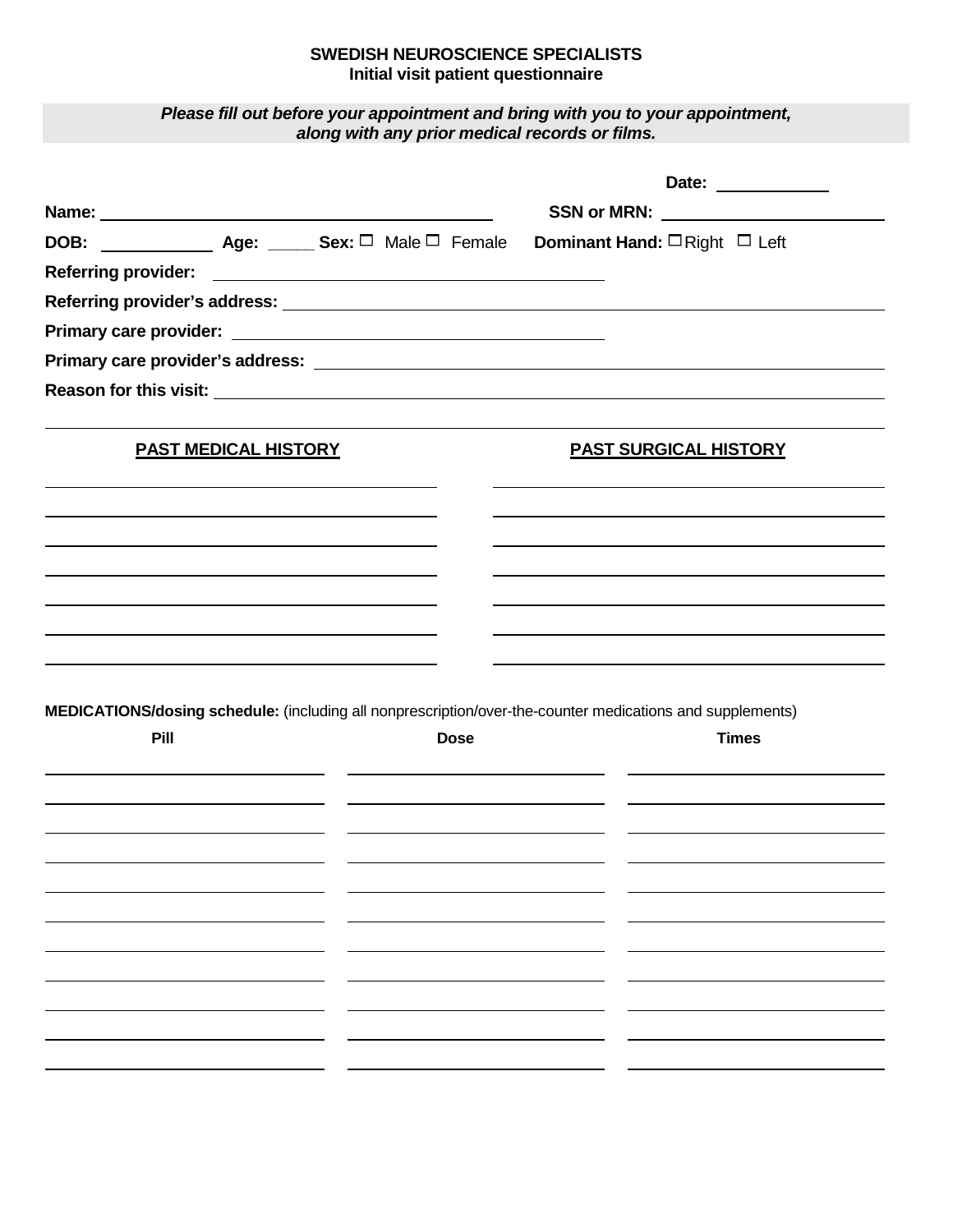**MEDICATIONS tried in the PAST for the condition for which you are currently being seen. Please list highest dose used, as well as reason for stopping.**

| <b>Medication</b>                              |              | <b>Highest dose used</b>                                                                                                                                | <b>Reason for stopping</b> |  |  |
|------------------------------------------------|--------------|---------------------------------------------------------------------------------------------------------------------------------------------------------|----------------------------|--|--|
|                                                |              |                                                                                                                                                         |                            |  |  |
|                                                |              |                                                                                                                                                         |                            |  |  |
|                                                |              |                                                                                                                                                         |                            |  |  |
| ALLERGIES: □ No<br><b>Allergic to/Reaction</b> |              | $\Box$ Yes (if yes, please list below):                                                                                                                 |                            |  |  |
|                                                |              |                                                                                                                                                         |                            |  |  |
|                                                |              |                                                                                                                                                         |                            |  |  |
|                                                |              |                                                                                                                                                         |                            |  |  |
|                                                |              |                                                                                                                                                         |                            |  |  |
| <b>SOCIAL HISTORY:</b>                         |              |                                                                                                                                                         |                            |  |  |
|                                                |              | $\Box$ Married $\Box$ Partnered $\Box$ Single $\Box$ Widowed $\Box$ Separated $\Box$ Divorced                                                           |                            |  |  |
|                                                |              |                                                                                                                                                         |                            |  |  |
|                                                |              |                                                                                                                                                         |                            |  |  |
|                                                |              |                                                                                                                                                         |                            |  |  |
|                                                |              | Who do you live with (circle below if applicable) _______________________________                                                                       |                            |  |  |
| Caregiver                                      |              | Group Home Assisted Living Nursing Home                                                                                                                 |                            |  |  |
|                                                |              | Use of assisted devices: Cane Walker Wheelchair Other assisted device                                                                                   |                            |  |  |
| Use of Tobacco:<br>Use of Alcohol:             | $\Box$ Never | $\Box$ Never $\Box$ Quit in ________ (year) $\Box$ Currently, for ____ years, _____ pack(s) per day<br>If yes, how many glasses per day, week, or month |                            |  |  |
| <b>Recreational Drugs:</b>                     | $\Box$ Never | □ Currently, for _____ years, _________________________________(type & frequency)                                                                       |                            |  |  |
| <b>FAMILY HISTORY:</b>                         |              |                                                                                                                                                         |                            |  |  |

Does anyone in your family have a history of neurological conditions, such as Parkinson's disease or seizures?  $\Box$  Yes  $\Box$  No Please list below all medical problems in your family and age at death if applicable: